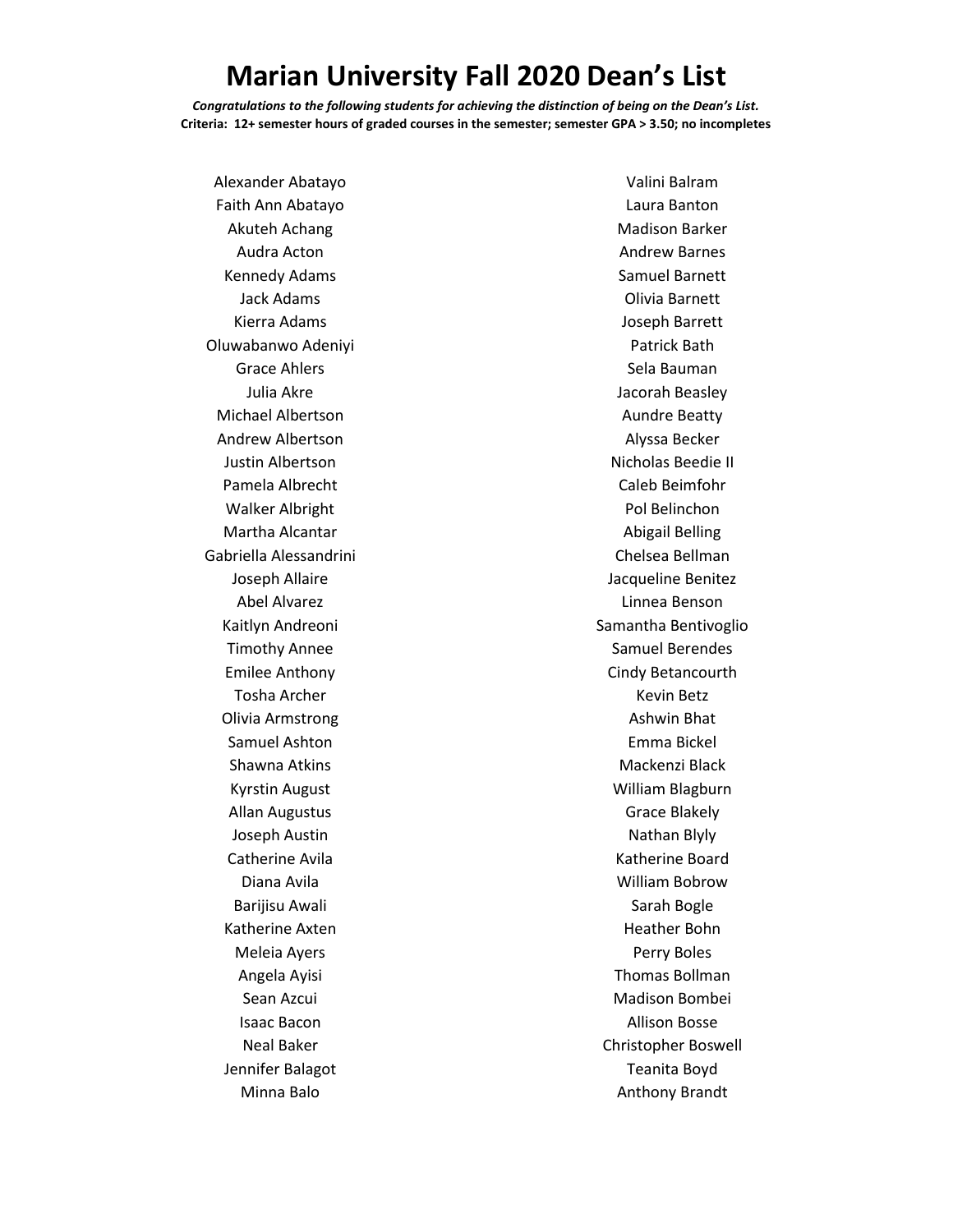Caroline Braun August Breedlove Zoey Brennan Ella Brewer John Bromberek Jessica Browne Lauren Bruns Kasey Bryan Sebastian Buckeridge Annie Buckley Madelyn Buckner Tyler Bukur Chloe Bulloch Emily Burgbacher Amanda Burgess Ryan Burke Abigail Burns Sarah Buschmann Jessica Button Justin Cain Lilian Calante Elizabeth Callahan Sydney Campbell Cara Campbell Clay Campbell Lisa Cantu Franchessca Cardenas Alicia Cardoza Regalado Jhunalyn Cariaso Shantheria Carlisle Hannah Carlson Isaac Carrera -Ochoa Jacob Carroll Kylie Case Ariyanna Casey Dreama Cash Brooke Cassalia Brittany Casson Tiffany Castillo -Enriquez Violet Cejalvo Noah Chabot Kimberly Chiapperini Adam Chittle

Anna Chrzanowski Meredith Claassen Catherine Clark Shelby Cleeter Ferlie Clemmons Adrianna Coil Hayden Cole Mykah Coleman Ella Collier Holly Collingbourne Simon Collins Amy Collins Michelle Colon Megan Commons Alisson Contreras Mary Cook Elizabeth Cooley Zackary Cooper Haley Cooper Ismael Cornejo Jason Cowan Audrey Cox Grace Coyne Sarah Craney Summer Cress Brianna Croner Mary Crumlin Laura Cruz Carly Cuffel Stephanie Culp Adrian -Gregor Cunanan Helen Cunningham Madison Cunningham Alexis Curry Kelly Dalheim Mackenzie Dalton Hunter Dalton Henry Daniel Sophie Daniel Alyssa Darmon Bryce Davenport Abigail Davey Alexandra David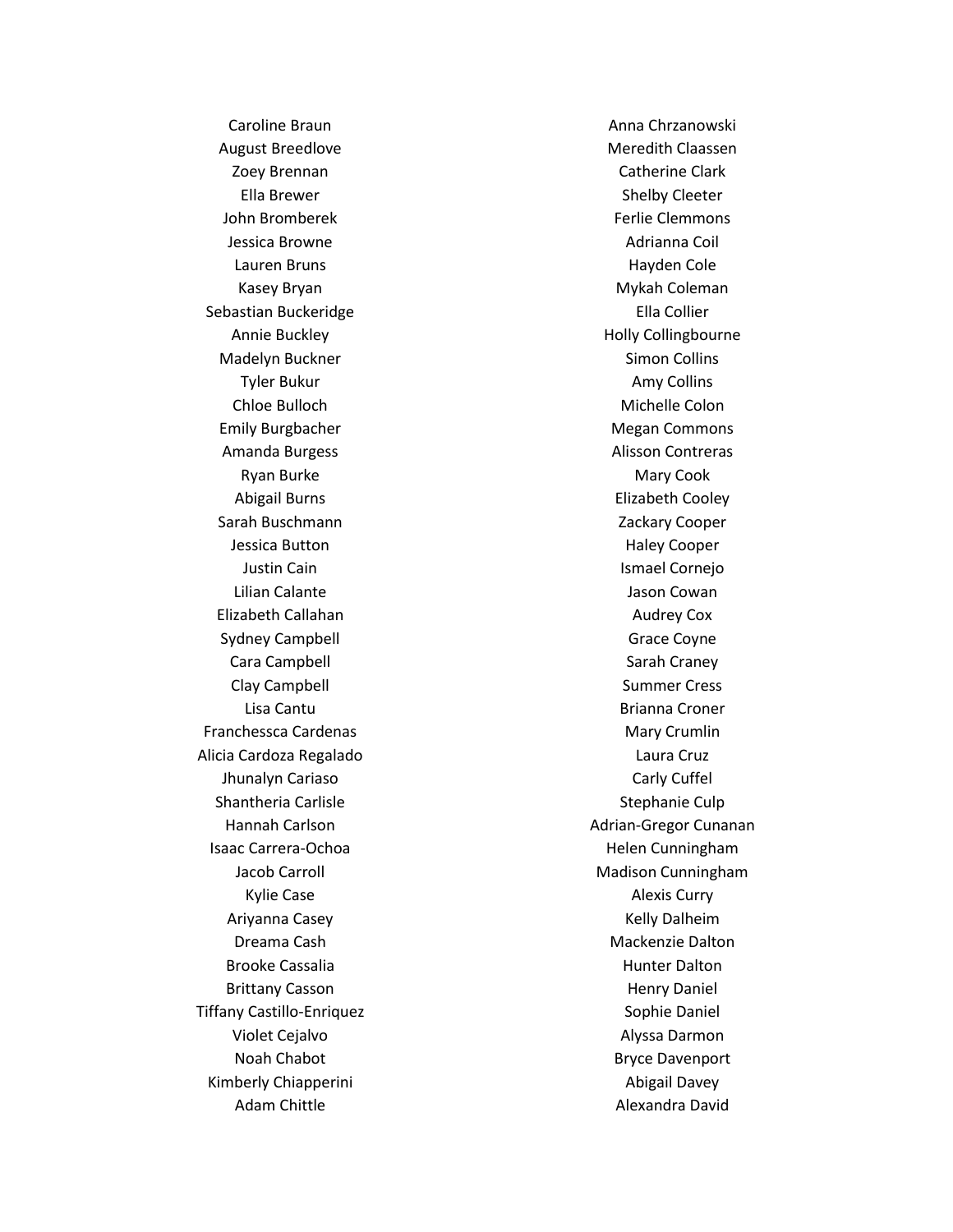Alexandria Davis Cameron Davison Rita Davison Erin Debrota Madison Deckard Maya Decker Elizabeth Deddens Gillian Defalque Wytney Deiter David Delph Natalie DeMars Mary Demoss Scott Demoss Hannah Denney Payton Dethy Madeline Dexter Evelyn Diagostino Michelle Diaz Dominguez Michelle Dickert Elizabeth Diddock Brianna Didriksen Jessica Dietz Darren Dillon Nathan Dimmitt Adrianna Dixon Aleczandra Dolan Kristen Doppenberg James Doti Sarah Dowers Sarah Downing Margaret Doyle Rachel Dukes David Dunne Betija Dusele Dana Dwyer Marianna Eble Sean Effron Sydney Egendoerfer Arthur Ehinger Daniel Elliott Nicholas Elliott Victoria Ellis Alexa Elpers

Mason Embrey Nicholas Emsing Emma Engelhardt Amanda Englert Leah Englert Jennifer English Bailee Enlow Rachel Enos Jackson Erny Maria Espinoza Megan Esterline Kaiyanna Estrada Falon Eubanks Nicholas Evans Aliyah Evans Jordan Evans Mia Facey Elizabeth Fan Robert Farrell Jon Daniel Farrell Molly Faubion Allison Fejtek Gianna Feld Elijah Felton Alexis Felty Theresa Fenton Valerie Fernandez Antonio Fernandez Dan Christian Fernando Elizabeth Field Audrey Fields Jeffrey Finafrock Lilly Finley Jade Finley Kayla Fisher Marshall Flaig Mary Fleming Anthony Fleming Jaden Fleming Emily Fletchall Joseph Floccari Morgan Flynn Jarrett Focht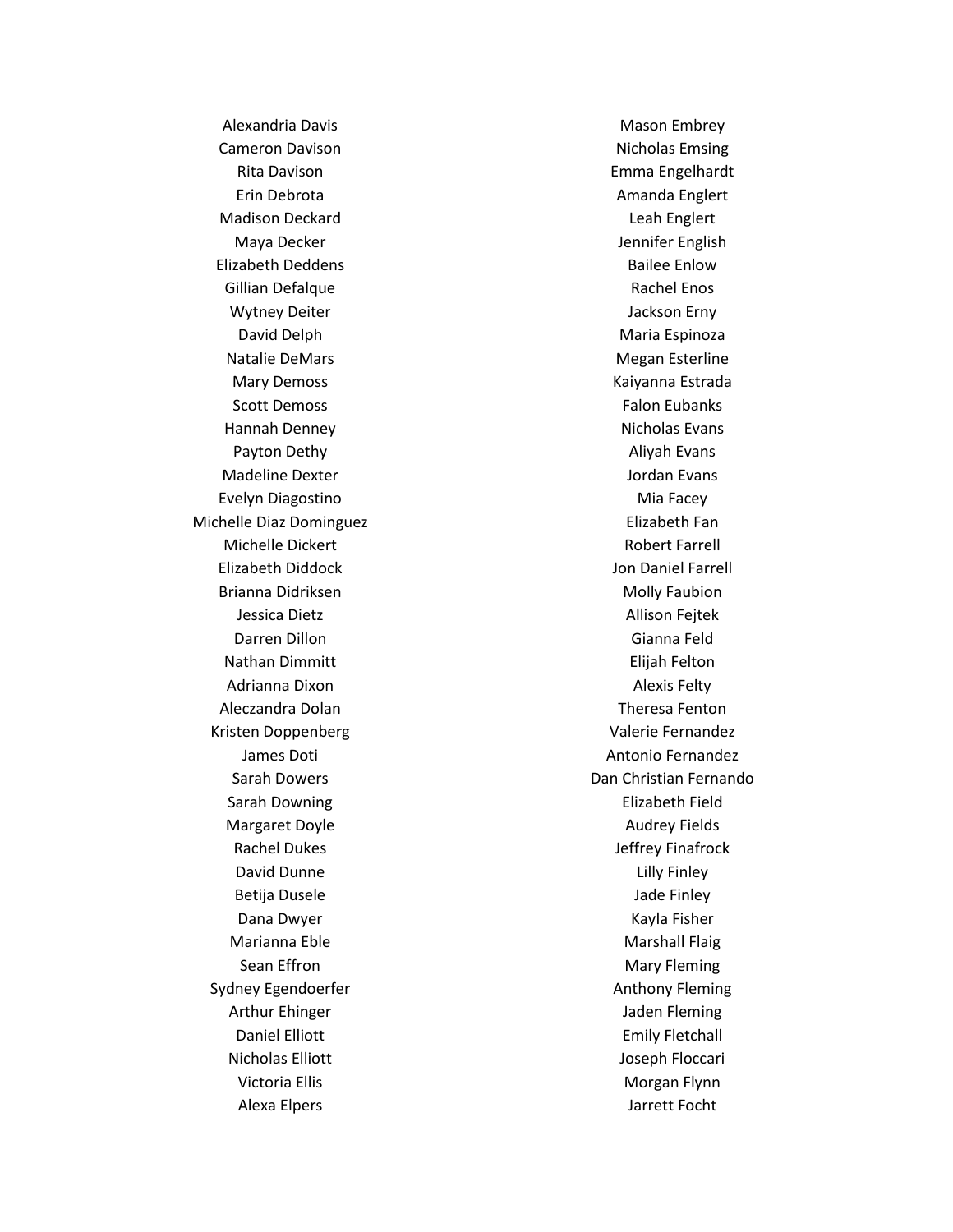Sarah Foley Bailey Forester Maylynne Forges Zachary Foss Madyson Foster Mckenzie Fox Natalie Franklin Victoria Franklin Angelina Frausto Kaitlin Frazier Christopher French Jules R Frisby Kylee Fritz Rachel Fritz Kathryn Frye Gregory Fulling Elizabeth Garber Grace Garbsch Mauricio Garcia Megan Garcia Kristofer Garlitch Maxwell Gavette Megan Gawrys Aivry Gaynor Jacob Geary Jenna Geise Sydney Genatempo Allen Gibson Sienna Gibson Mariana Gigliuto Anna Gildemeister Laura Giles Maximus Gizzi Greer Glover Emily Glover Nicole Glowaty Aaron Goad Luke Gohmann Danielle Gonzales Kendra Goranson Phillip Gorrell Kylene Gott Katherine Grabowski

Corina Graves Ashlynn Gray Katelynn Gray Amy Gray Sarah Greer Tacy Greissinger Marcus Griffin Mark Griffin Maria Gropp Katlyn Grossman Hines Grubb Mary Gugluizza Melissa Guillen Jaylah Guilliam Khadijah Guisse Rose Gulley Emily Gushrowski Judah Gustafson Samuel Guymon Patrick Guymon Clare Haenni Julianna Hagen MacKenzie Hall Amanda Hall Kerry Hallman Grace Hamilton Aubrey Hamilton Samuel Hansen Eirik Hagerupsen Hansen Jack Hansen Michael Happe Regan Happe Tyler Hargrove Grace Harmon Stacy Harper Meredith Harrison Matthew Harrison Tyler Hart Jacob Hartman Savannah Harweger Olivia Haste Mary Hauser Lon Hawk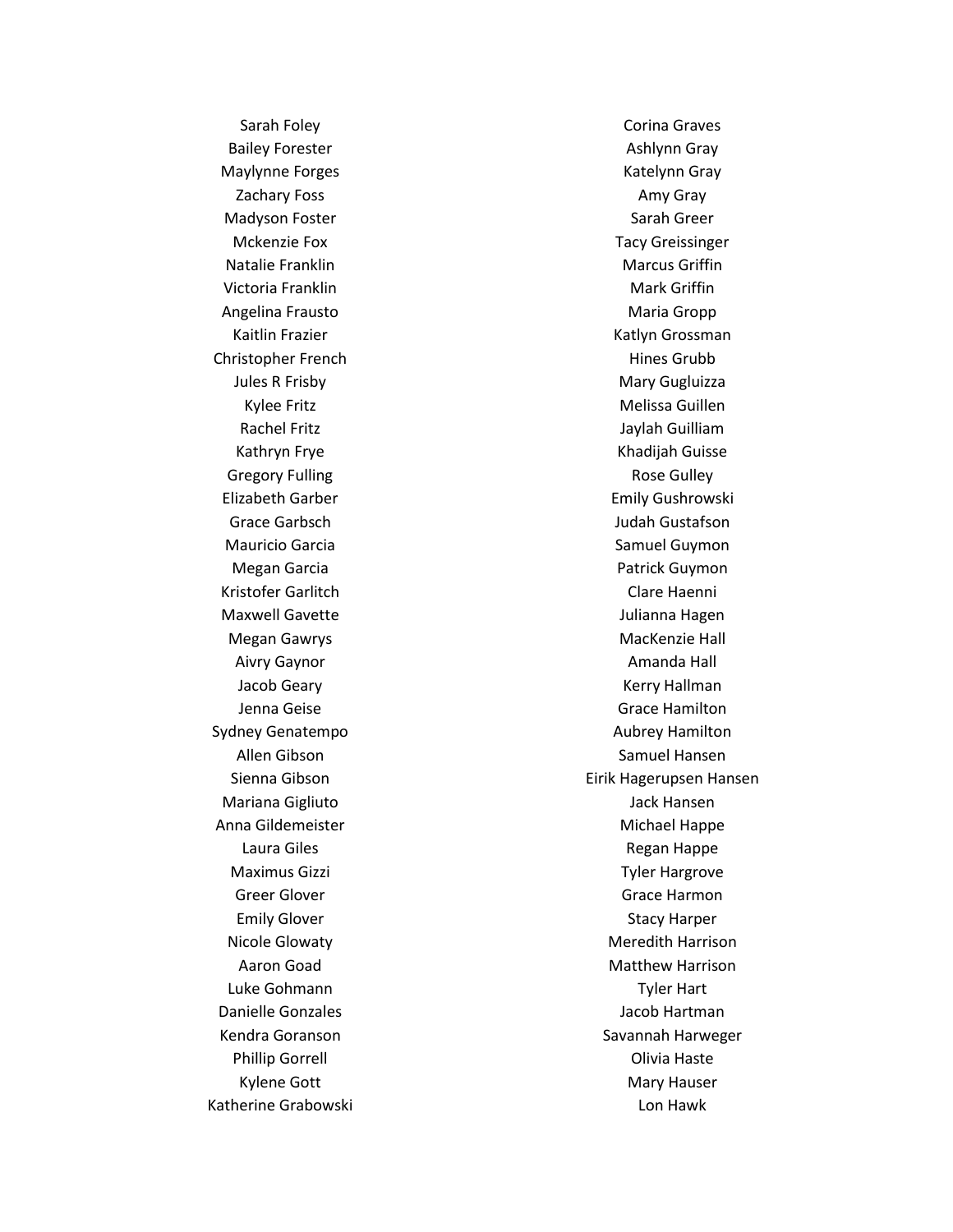Hadley Hawkins Eleanor Haydock Ellen Hayhurst Lucas Heady Connor Heard Sarah Heard Jenna Heckathorn Elizabeth Hedrick Robert Heidlage III Bailey Heimann Markus Hemioe Amanda Hemric Jennifer Henk Sydney Henke James Hentz Lorraine Herald Sarah Herron Lisa Hess Jeremy Hess Olivia Heying Raegan Hiatt Courtney Hiddleson Abigale Higgs Amanda Hill Alexis Hill Anna Hillin Amber Hochgesang Anne Hoffman Isabel Hofmann Izabella Hogan Olivia Hole Andrew Holok Savannah Holthaus Matthew Hopkins Rachel Horan Elena Horen Emilee Horn Justin Horner Luke Hornung Timothy Hosford Elizabeth Hosty Alexis Hotka Elijah House

Kara House Anna Howard Chelsea Howell Peishen Huang Nathan Hubbard Gabriel Hudepohl Destiney Hughes Devin Humes Sheree Hunt Autumn Hunt Lauren Hunter Gerardo Hurtado Reyes Brooke Hustedde Leonardo Ibarra Ortiz Jacob Imus Genevieve Ingham Noah Isch Ismoilov Mirmaksud Jordan Jacob Ashly Jacobi Brandon James Maria Jasek Matthew Jenkins James Jenkins Anna Johannigman Natalie Johnson Seth Johnson Sophia Johnson Tayler Jolly Alexis Jones Nicolas Jones Keely Jones Lyric Jones Lark Jones Haili Jones Calvin Jones Jency Joseph Morgan Kaiser Sophia Kalscheur Dolmand Kamagate Mark Kamp Nicholas Kantner Elizabeth Kassab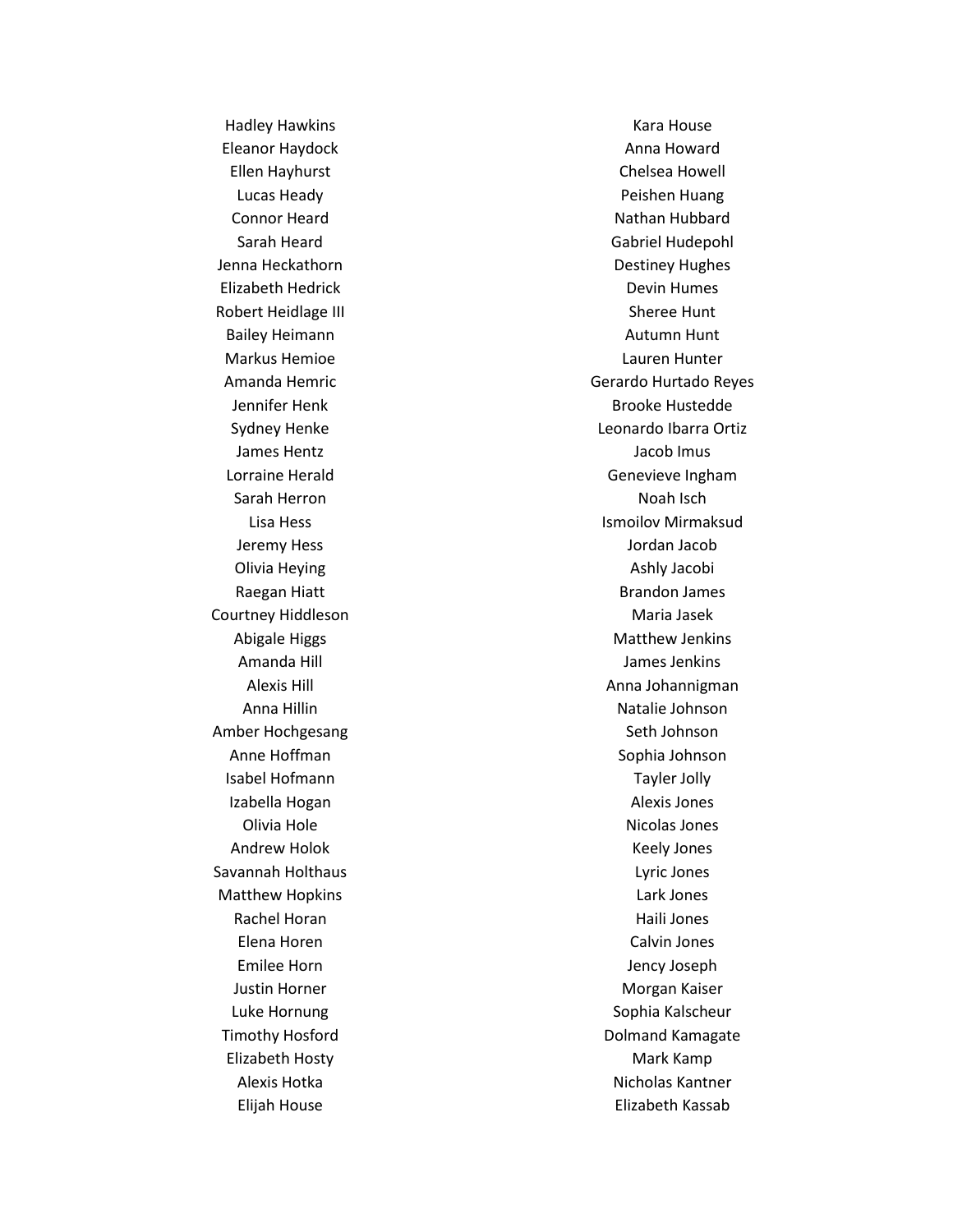Rachel Kassing Zane Kaufman Aaron Kazmierski Taylor Keasey Ainsley Keep Madelyn Keerns Julia Keesling Megan Keigwin Joel Kelley Brenna Kelley Bailee Kelley Kaitlyn Kelly Harry Kennerk Lauren Kenny Thomas Kervan Caitlyn Kidwell Allison Kight Matthew King Sarah Kinniry Annie Klare Sarah Kleifgen Lauren Knapp Alexis Knight Sarah Koch Madelyn Koester Benjamin Kompar Nicholas Kompar Brylee Koontz David Kostbade Taylor Kowalski Grace Kraus Madeleine Kress Joseph Krivitsky Katherine Krupski Kara Kubancsek Sarah Kush Richard Kwak Jonathon Laguire -Cruz Haley Lamb George Lampros Caleb Lancaster Lauren Landes Kelsey Lang

Averi Lanman Wyatt Larsen Hannah Lease Justin Ledoux Kailah Lee Kylie Lehman Lacey Lehman Amber Leinenbach Abigail Lemming Haley Lenson Elizabeth Lester Re'ajah Lewis -Bailey Breea Liette Hallie Light Lindsey Limbach Jillian Linville Zachary Littelmann Fernino Kyle Liwanag Elizabeth Loichinger Danielle Loncharich Lauren Longshore Elmer Lopez Angel Lopez Victoria Love Maria Lueken Jacob Luke Annie Lurth Sarah Lux Nora Macias Jaden Madrid Margaret Maethner Jenna Mahin Madison Mahowald Erica Mailloux Aubrey Major Michaela Major Rachael Maloy Chloe Mamangun Jesus Mancera Michael Manns II Kaitlynne Mantooth Emma Maple Nathaniel Marks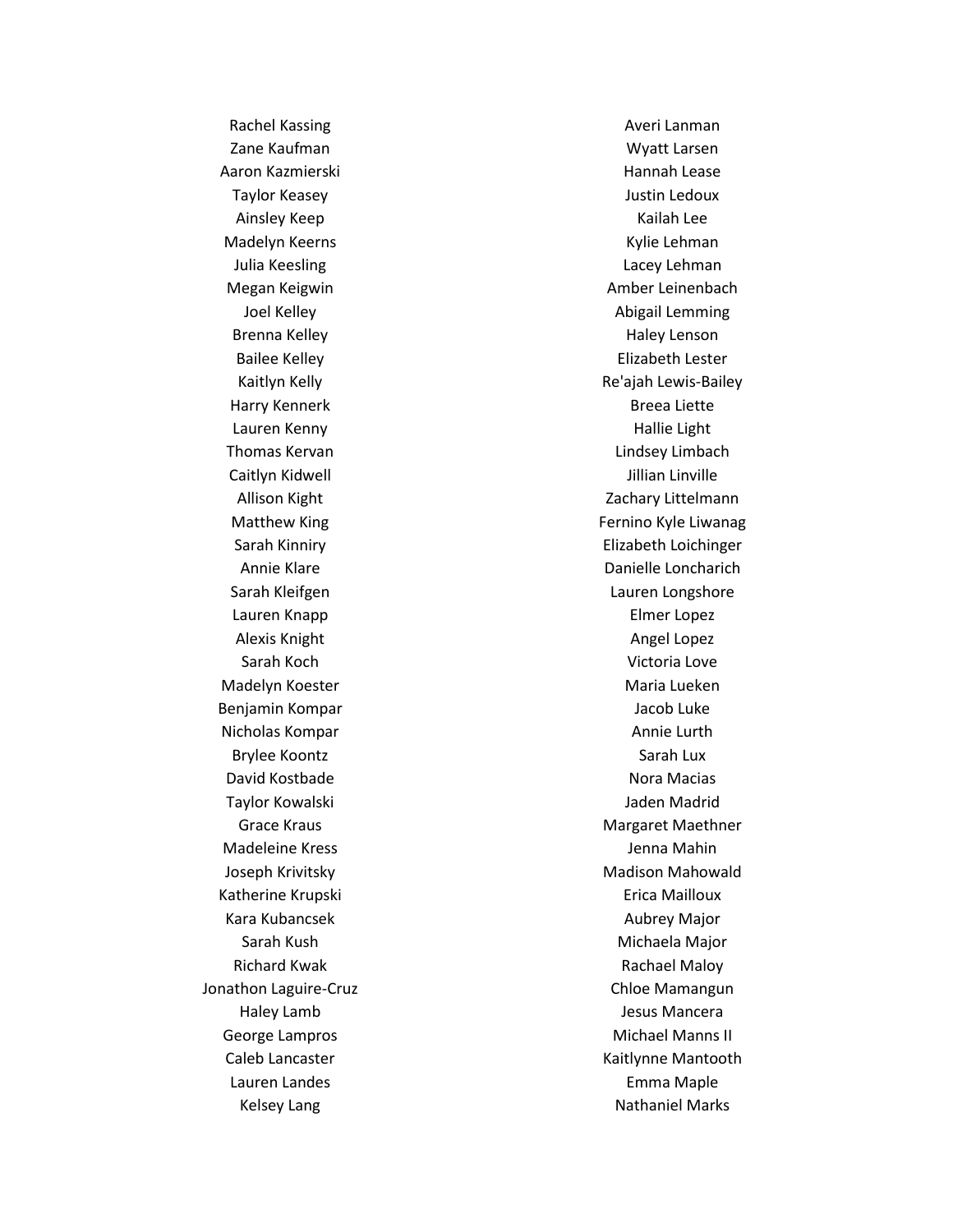Matthew Marshall Trinity Marshall Halley Martin Abigail Martin Grace Martin Jeffery Martin Michael Mates Alaina Mattingly Lucas Mattingly Carrie Maugeri Cer Mawi Kaitlin Maxwell Allyson McAtamney John McBeath Rachel McCafferty Lauren McCarn Trey McCartney Allyson McClure Elizabeth McClure Josiah McCruiston Cole McDicken Kathryn McDicken Cameron McGee Laura McGuire Grace McIntyre Treanna McKinney Molly McMillan Julia Mcnamee Kelsey McNeil Abigail McPherson Chloe McQueen Jayci Mead Zaneon Meinhart Kristen Meiser Morgan Meixner Estrella Mejia Marie Mendel Joshua Mendoza Amariah Mentele Moira Metz Margaret Meyer Lindsey Meyer Carter Michanicou

Samuel Milazzo Kenneth Miles Connor Miller Deena Miller Samantha Miller Mary Miller Kailey Miller Collin Miltz Hannah Minton Gabrielle Mitchell Sidnee Mitchell Isaiah Mizell Gabrielle Mobley Jennifer Molder Nicholas Monnin Caroline Monroe Sydni Montgomery Megan Moody Rebecca Moody Jazman Moore Mariangel Morales Aparicio Stephani Moreno Alexandra Morreale Marta Morris Birgit Morris Rachel Morrison Gavin Morrison Mary Mugumya Lisa Mullen Brooke Muncie Patrick Murphy Ike Murrell Savannah Myers Emily Myers Alexandria Naleway Nyah Namisnak Ayla Nash Megan Nasser Ainsley Neighbors Katherine Nelson Cash Nelson Catherine Newhart Journey Newhouse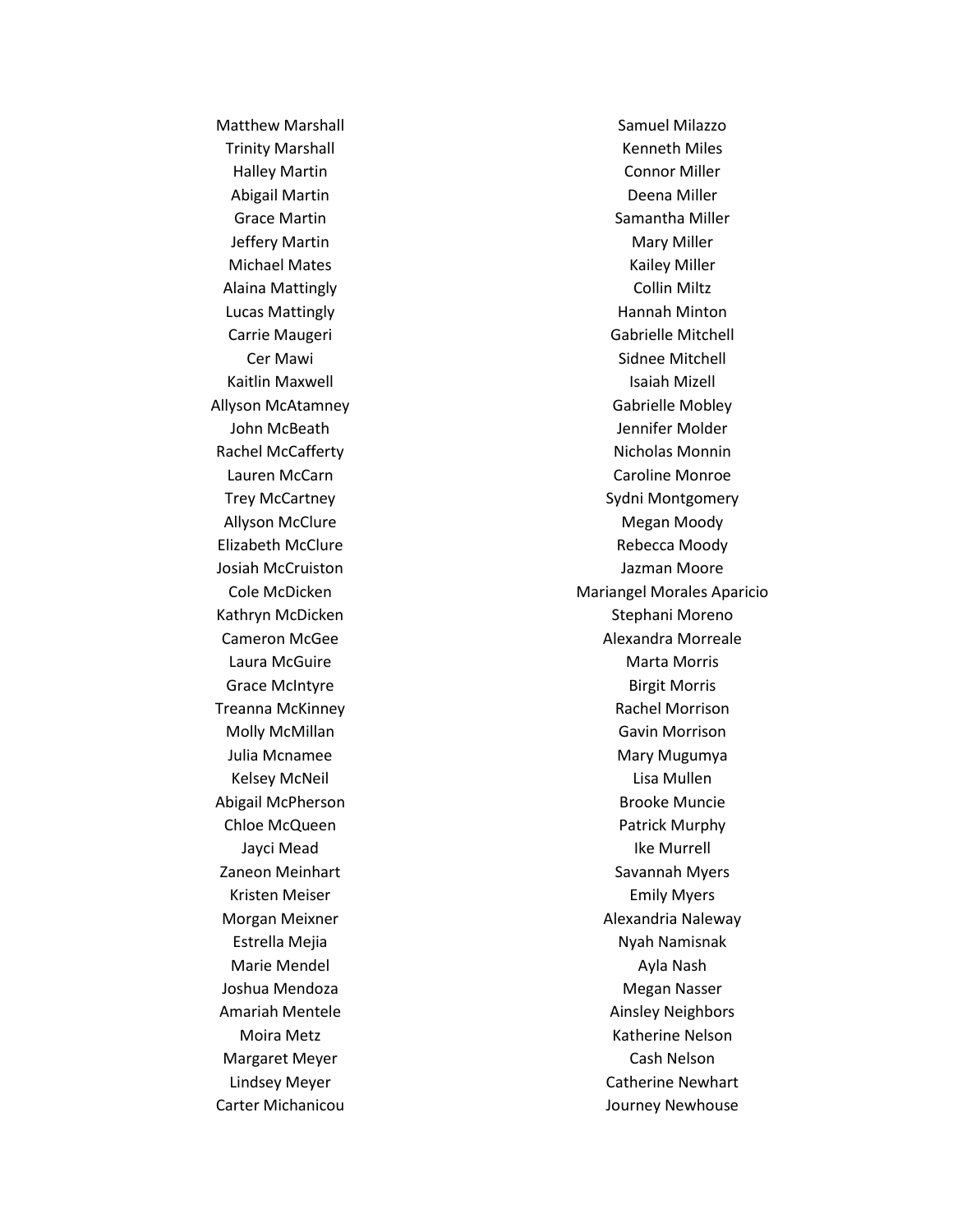Paige Newton robert newton Curtis Nguyen Susana Nicasio Brianna Nichols Mira Nicpon Sierra Norman Emerald Norman Miranda Norrish Andrea Nunez Casco Robert Nussman Caroline Obergfell Kennedy O'Boyle Ivanna Ocampo Medina Daniela Ochoa Lajuana Ojemuyiwa Ibiwunmi Olabode Erin Oleksak Will Ollier Sarah Olson Kaitlin O'Neill Amanda Oster Luis Oviedo Jocelyn Owens Benjamin Packer Samuel Packer Leah Paczkowski Frederick Page Tori Page Mary Par David Park Sasha Parker Roman Parker -Molden Sidney Parmer Emily Parsons Rinesh Patel Akshay Patel Alexis Patenaude Caitlin Payne Jordan Payton Cheyanne Pedro Christopher Pelecanos Axel Perez -Leon

Tamia Perryman Samantha Peterson Caitlyn Phillips Elijah Phillips Jada Pieper Anna Pierce Kaitlyn Pierce Marie Joan Katleen Pike Merrin Pilcher Sydney Pineault Ryan Piraccini Grace Plahitko Anna Podgorski Sarah Pope Matteo Porcellato Taylor Porfidio Rose Porras Rachel Porter Chantae Powell Aiden Powell Jared Prater Natalie Prena Jacob Pressler Elijah Prospero Audrey Provine Benjamin Prussel Brandon Puckett Sarah Purdy Jaime Pyle Zachary Quante Rebekah Radloff Shy Rahm Morgan Raines Diannela Ramirez Kelsey Ramp Alexandra Rapp Kallan Ratekin Gabrielle Ravotto Alison Ray Margaret Redford Kari Reer Hilary Reese Claire Reeves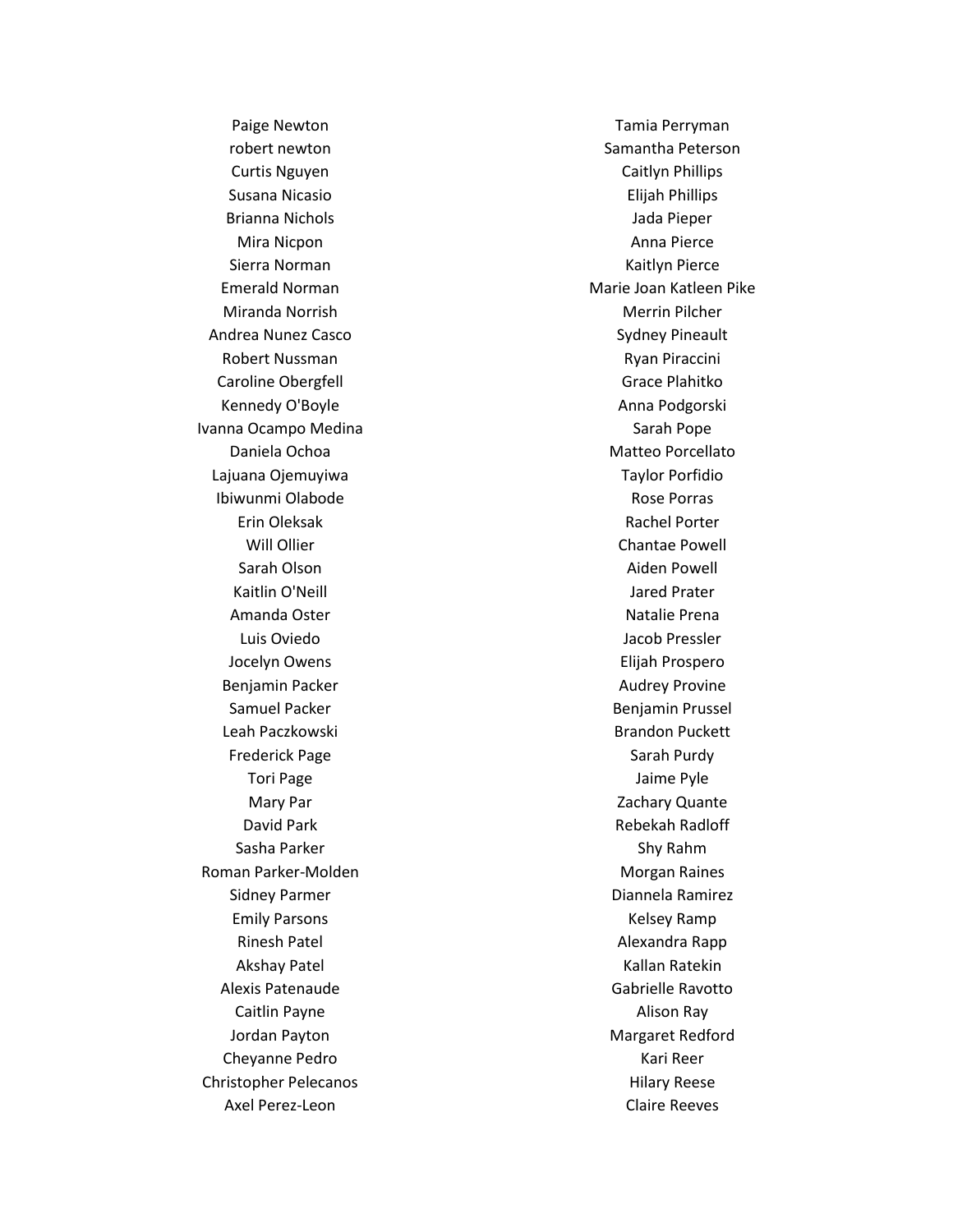Rita Reeves Carmen Reichard Trent D Reichley Ryan Reid Matthew Reuter Alexandra Reynolds Karsyn Rhea Jacob Rhodes Jalen Rice Skye Rice Brandon Richards Grace Richert Cameron Riches Chase Riecker Abigail Riehle Matthew Riehle Caitlyn Rigler Lauren Rinehart Taylor Ritchie Colton Ritz Amelia Robben Rebecca Roberts Terra'Lexus Roberts Hannah Robinson Leslie Robinson Madeline Robinson Linsey Rodas -Hernandez Jenny Rodriguez Elizabeth Roe Sara Roell Natalie Romo Alida Roorda Jennifer Rosales Adrian Rosas Abigail Rost Sarah Rostollan Lindsey Rousseau Sarah Royer Alejandra Ruesga Garcia Joseph Ruf Kaila Runyon Oliver Russell Erin Ryan

Rebecca Salem Andrea Samano Daniela Santiago Julian Santos Matthew Sarabyn Kaitlin Satterfield Jacey Scales Patrick Scheidler Jane Scheidler Molly Schemanske Colleen Schena Meghan Schicker Allison Schlom Randall Schneider Christopher Schneider Emily Schommer Kalyn Schreiber Alexandria Schroder Maria Schroeder Luke Schroering Quincy Schuessler Olivia Schuh Erik Schultz Miranda Schutte Ryleigh Schwein Danielle Schweitzer Kim Schwensen Miranda Schwent Victoria Schwier Christopher Seabert Kylee Sears Lillian Secrest Leah Seib Stefan Selan Alejandra Serna -Ramsey Gary Severance Hali Shaffer Erica Sheagley Avery Shewmaker Lydia Shock Zachary Sibila Isaac Siefker Elizabeth Siler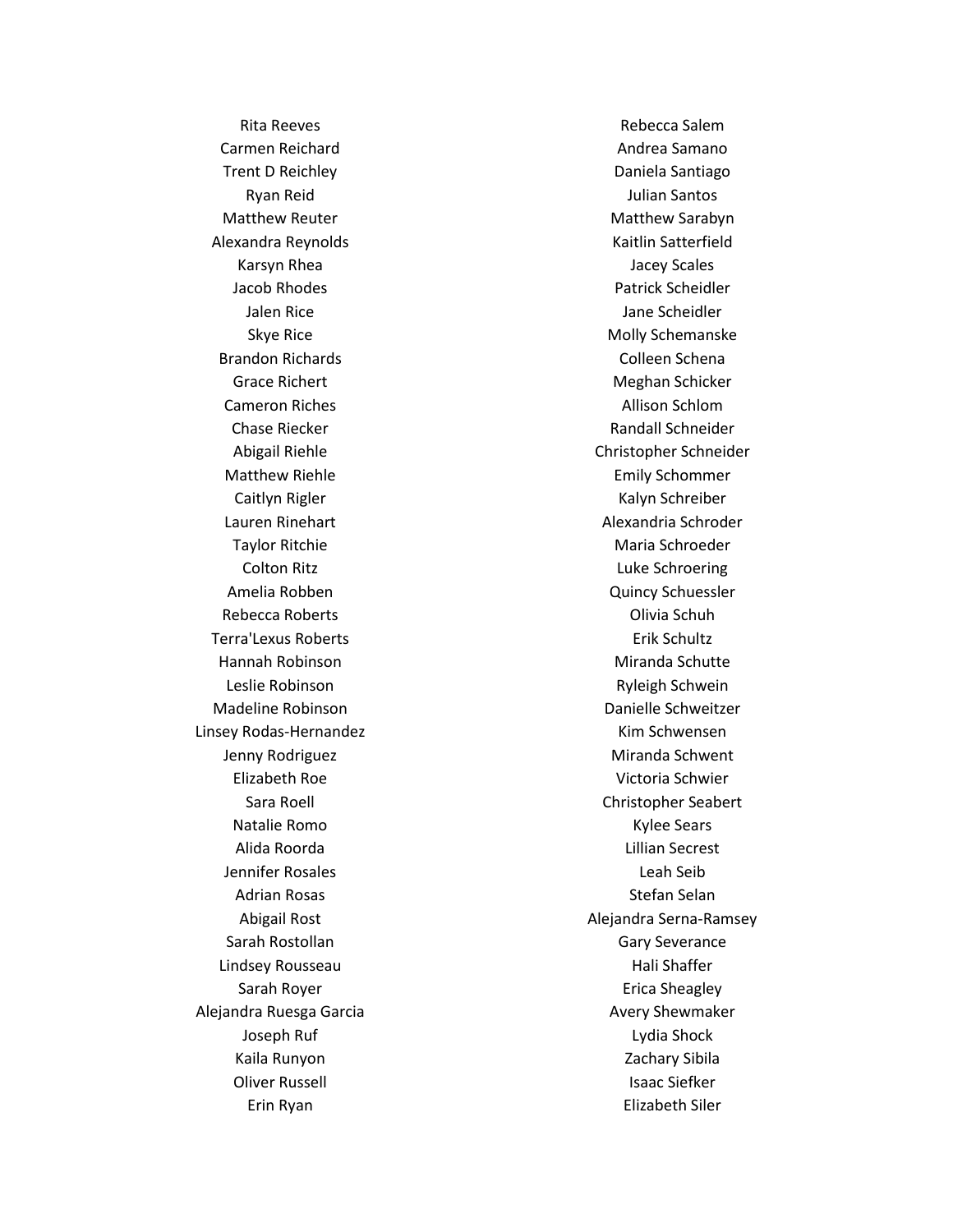Teodora Simion Chelsea Simmons Isabella Simons Talia Siple Andrea Skirvin Heather Skorjanc Sandra Sledge Brooklyn Sloss Madeline Smith Thomas Smith Alexander Smith Samantha Smith Kayla Smith Christian Smith Taylor Smith Chelsea Smith Jacelyn Smith Matthew Smyser Christopher Snider Hannah Snyder Christina Soderquist Grace Soellner Angelina Solomon Darrelle Soper Charles Soulliere April Southerland Sarah Spangler Logan Sparks Sloane Spector Alexiah Spence Brooke Spencer Ciara Spencer Alexxis Spillers Owen Spotts Bradley Sprinkle Samuel Stage Isabelle Stanfield Anna Stankovsky Katherine Stegemann Julia Stelts Eva Stephenson Isabella Sterchi Adelynne Stevenson

Elizabeth Stevenson Christopher Stewart Christian Stewart Kaitlin Stewart Justin Stiers Lucas Stierwalt Emily Stock Cort Stonehill Shelbie Stotts Lindsey Stoughton Alyson Stover Bridget Stratman Andrew Streit Abigail Stringer Siera Stuart Eric Stuffle Allison Stump Cory Sucese Stephen Sulka Chloe Sullivan Drew Sullivan Nicholas Sullivan Eleanor Svec Caleb Swartz MaryClare Swick Mason Talos Lynn Tan Brynne Taulbee -Cotton Emily Taylor Christina Taylor Delaney Taylor Corinne Taylor Michelle Tedder Abbey Terzini Martina Tesfa Lele Tha Jenny Thang Raegene Thomas Olivia Thomas Jared Thomas Evelin Thomas Silvy Thomas Leah Thompson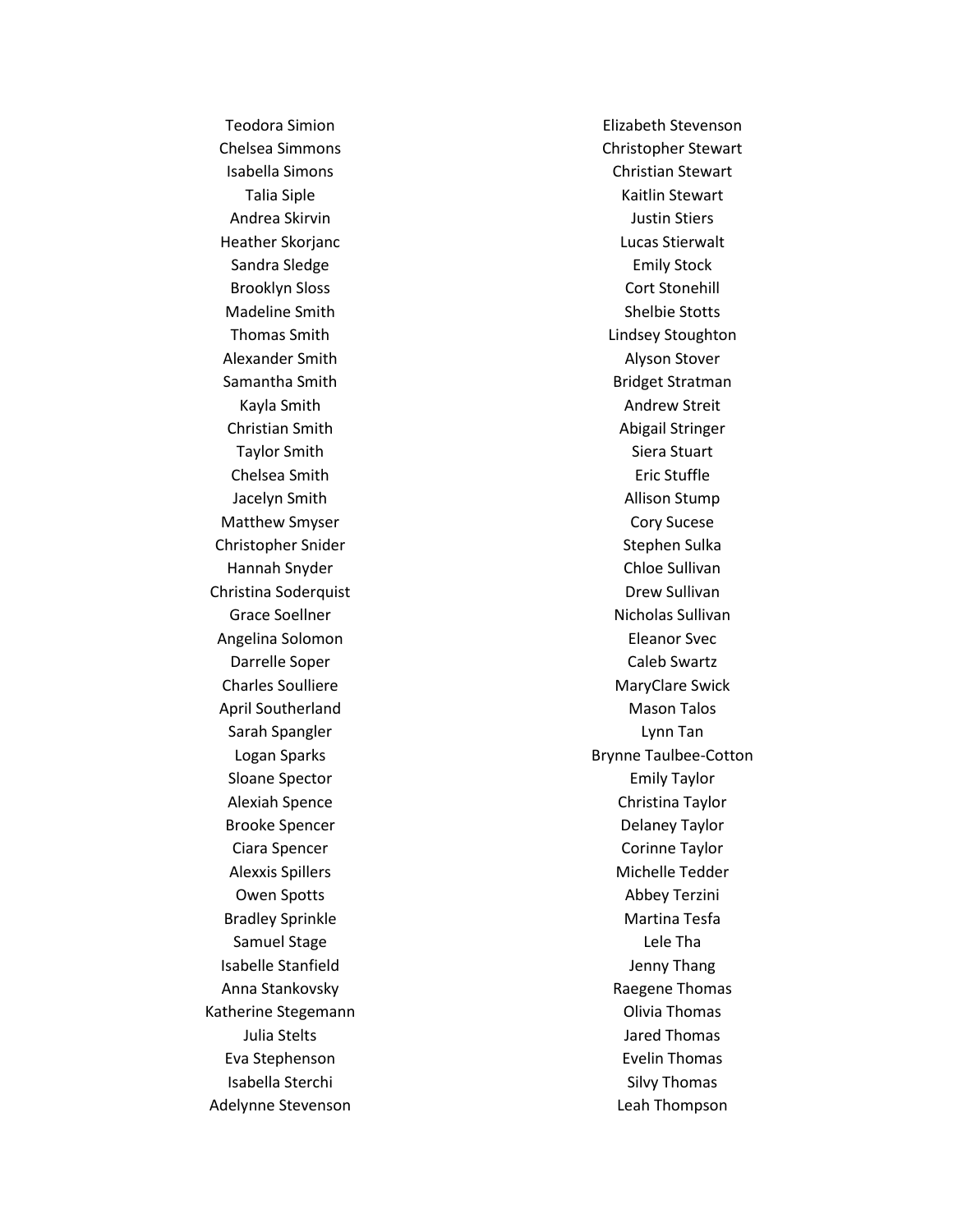Gavin Thompson Abigail Thompson Hunter Thomson -Terrel Drew Thornton Sydney Thurston Hannah Tokarz Mikaela Toloday Leslie Toon Deiny Toss Sarah Townsend Sydney Traylor Devyn Tretter Dennis Trickey Jasmine Trimmer Elizabeth Truncone Olivia Trusty Peyton Turner Addison Turnock Jenna Turpin Hailey Ucchino Chloe Ulmer Abigail Unrue Benjamin Uran Mariann Van Meter Skyler Van Note Colette Van Noy Sophie Van Oostenburg Hanna Van Prooyen Cassandra Vance Nickolas Vander Pluym Emily Varrasso Isabel Vazquez Danae Vest Mychal Vinson Samuel Vogt Vanessa Von Essen Grace Von Lehman Lauren Wagoner Lucy Wahnsiedler Makayla Walke Makenzie Walke Jacquelyn Walker Leslie Walker

Catherine Wallace Bridget Walls Gretchen Waning Abigail Waning Skyler Ward Lydia Ware Kamille Ware Adam Warren Fergus Washington -Smith Abigail Watson John Watson Alex Webb Ronan Weber Jayla Wehner Brendan Weiger Gabrielle Weinkauf Rachel Weiss Morgan Wessells Chiara Westphal Joshua Wheat Mary Wheatley Rebekah White Arinn White Brandi White Traci Whiteaker Kara Whitney Kateri Wielgos Wendy Wiese Katherine Wieseman Mallori Wigent Audrey Wilcox Jeremy Wilcox Parker Williams Ragan Williams James Williams Cole Williams Brianne Williams James Williams Matthew Williams Joshua Williams Samantha Williams Desmond Williams Alana Wilson